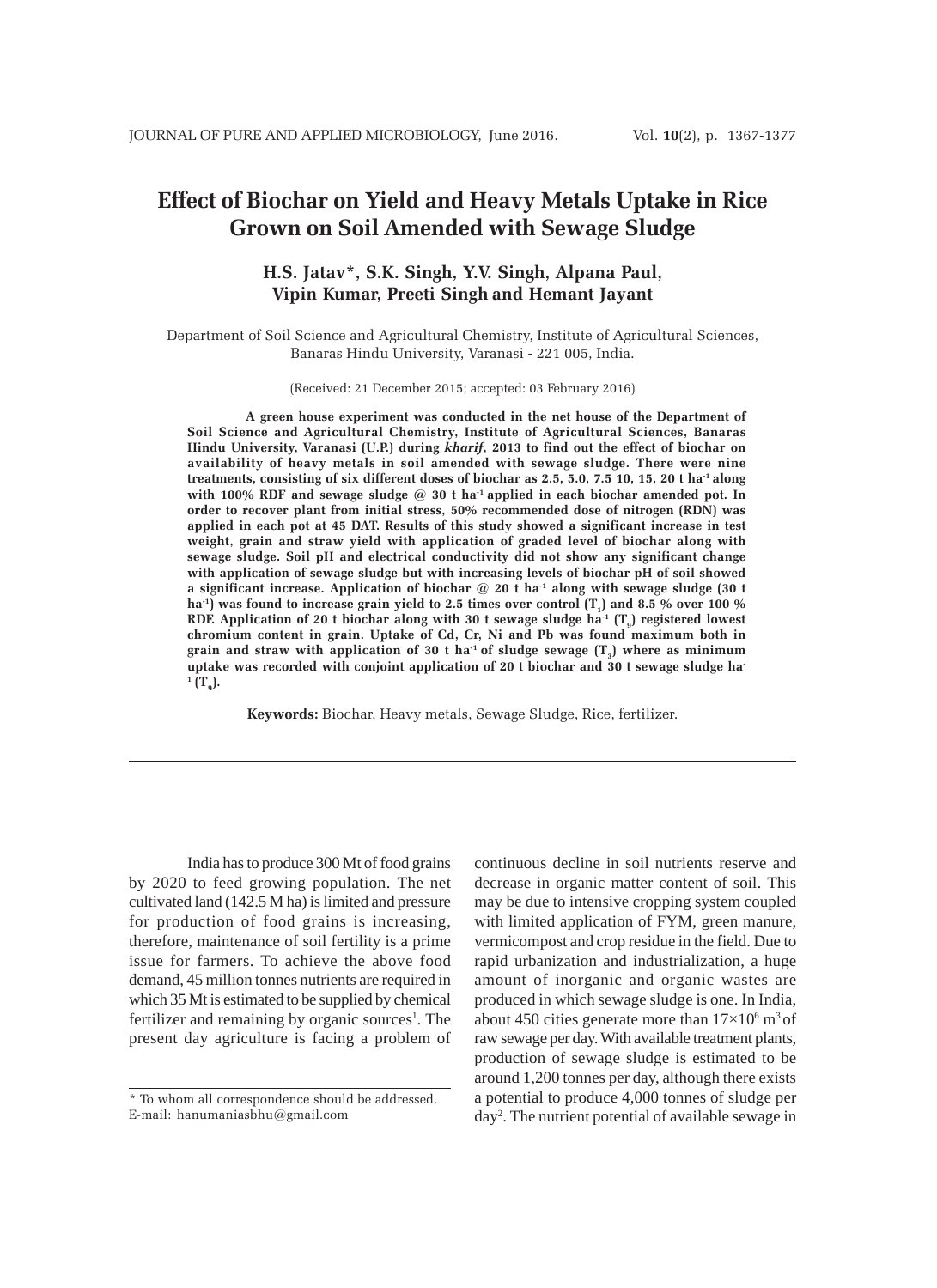India is estimated to be more than 3,50,000 tonnes N, 1,50,000 tonnes P and 2,00,000 tonnes K per year<sup>3</sup>.

 Sewage sludge and effluents from municipal origin are rich in organic matter and is a good source of plant nutrients<sup>4</sup>. Sewage sludge and effluents are frequently disposed off on agricultural lands for irrigation/manures purposes that may prove beneficial because of its organic matter and nutrient content and harmful as it may contain high amount of heavy metals which may limit their long term use in agriculture. The heavy metals may be present in excess amount and prove either phytotoxic *(e.g.* Zn, Cu, Ni) or hazardous for human health (Cd, Cr, Pb, Hg). For reducing the effect of these metals in food web, the biochar can play a vital role. Biochar refers to a kind of charcoal made from biomass. Unlike charcoal made for fuel, biochar has properties which make it a valuable soil amendment for mitigation of negative effects of heavy metals by sorption<sup>5</sup>. Biochar has been found to sorbs a variety of heavy metals, including lead (Pb), arsenic (As) and cadmium (Cd). The global production of biochar (black carbon) has been estimated to be between 50 and 270 Tg  $yr<sup>-1</sup>$ , with as much as 80 % of this remaining as residues in the soil<sup>6</sup>. Total of 9.5 billion tonnes of carbon could potentially be stored in soils by the year 2100 using a wide variety of biochar application programmes<sup>7</sup>.

Rice (*Oryza sativa* L.) is one of the most important staple food crop for more than half of the world population, especially for south-eastern Asia, where 90% of the world production of rice is grown and consumed. Rice covers about 158.95 Mha areas in world with annual production of 685.01 Mt of grain with average productivity of  $4.31$  t ha<sup>-1</sup> globally <sup>1</sup>. The country like India has biggest area under rice cultivation, as it is one of the principal food crops. In India, the rice crop occupies 44 million ha of land and produces about 104.32 million tones, which is second in the world after China. In view of increasing use of sewage sludge in crop production and associated potential risk of heavy metals uptake. The present investigation was taken up to study the effect of various levels of biochar on yield and uptake of heavy metals in rice grown soils amended with sewage sludge.

### **MATERIALS AND METHOD**

The pot experiment was conducted on alluvial soil of Varanasi representing an Inceptisol (Typic Ustochrept) during July to November 2013, in the net house of the Department of Soil Science and Agricultural Chemistry, Institute of Agriculture Sciences, Banaras Hindu University, Varanasi (U.P.). The experimental soil (0-15 cm) had pH 7.4, EC 0.22 dS  $m<sup>-1</sup>$ , organic carbon 0.3 g kg<sup>-1</sup> and available N, P, K and S to the tune of 126, 18.51, 137.30 and 12.78 kg ha-1, respectively. The DTPAextractable micronutrients Fe, Cu, Zn and Mn in soil were 22.14, 2.25, 1.65 and 8.57 mg kg<sup>-1</sup> and heavy metals, Cd, Cr, Ni, and Pb were 0.752, 0.164, 2.03 and  $0.087$  mg kg<sup>-1</sup>, respectively.

Biochar was obtained from a rice mill of village Kollana, Mirzapur (U.P.) where it is considered as a waste material coming form gasifire plant which utilize rice husk as fuel. Farmer of this district has established Rice mills as small scale industries. They burn rice husk under controlled supply of oxygen and obtained smokes are used to mix diesel to get smoke- diesel aerosol. Therefore, the fuel efficiency of diesel engine is increased. The remaining incomplete dark black material of rice husk is known as rice husk Biochar

The Biochar (figure-1, a) use as a heavy metal sorbed material had the colour 2.5 YR 2.5/0 (Black), Bulk density  $0.40$  (Mg m<sup>-3</sup>), porosity  $72\%$ and WHC 218 %. The Biochar (BC) had the pH 9.5  $(H_2O)$ , 9.4 (0.01M CaCl<sub>2</sub>) 1:2.5, 9.3 (0.01M CaCl<sub>2</sub>) 1:5, EC 2.56 (dSm-1), Ca & Mg 0.21 and Na 0.35 mg  $kg^{-1}$  respectively (Table 2). The total amount of N, P, K was 0.10, 0.15, 0.20% and DTPA extractable metal was not detected. Six graded levels of biochar were taken *i.e*. 2.5, 5.0, 7.5, 10, 15, and 20 t ha-1 which were equivalent to 11.20 g (BC<sub>25</sub>), 22.40 g  $(BC_{5.0}),$  33.60 g  $(BC_{7.5}),$  44.80 g  $(BC_{10}),$  67.20 g  $(BC_{15}),$ and 89.60 g pot<sup>1</sup> (BC<sub>20</sub>), respectively for 10 kg of soil.

The sewage sludge (SS) used as soil amendment had pH 7.2, EC 0.35 dS m-1, organic C 8.13 %, total N, P, K and S content as 1.4, 1.3, 0.95 and 2.1%, respectively (Table 3). The DTPAextractable Fe, Cu, Zn and Mn in SS were 49.56, 13.50, 15.24 and 21.47 mg kg-1 and Cd, Cr, Ni and Pb content was  $3.2$ ,  $4.9$ ,  $29.34$  and  $7.6$  mg kg<sup>-1</sup>, whereas total content was 32.2, 44.3, 54.6 and 28.4 mg  $kg<sup>-1</sup>$ , respectively.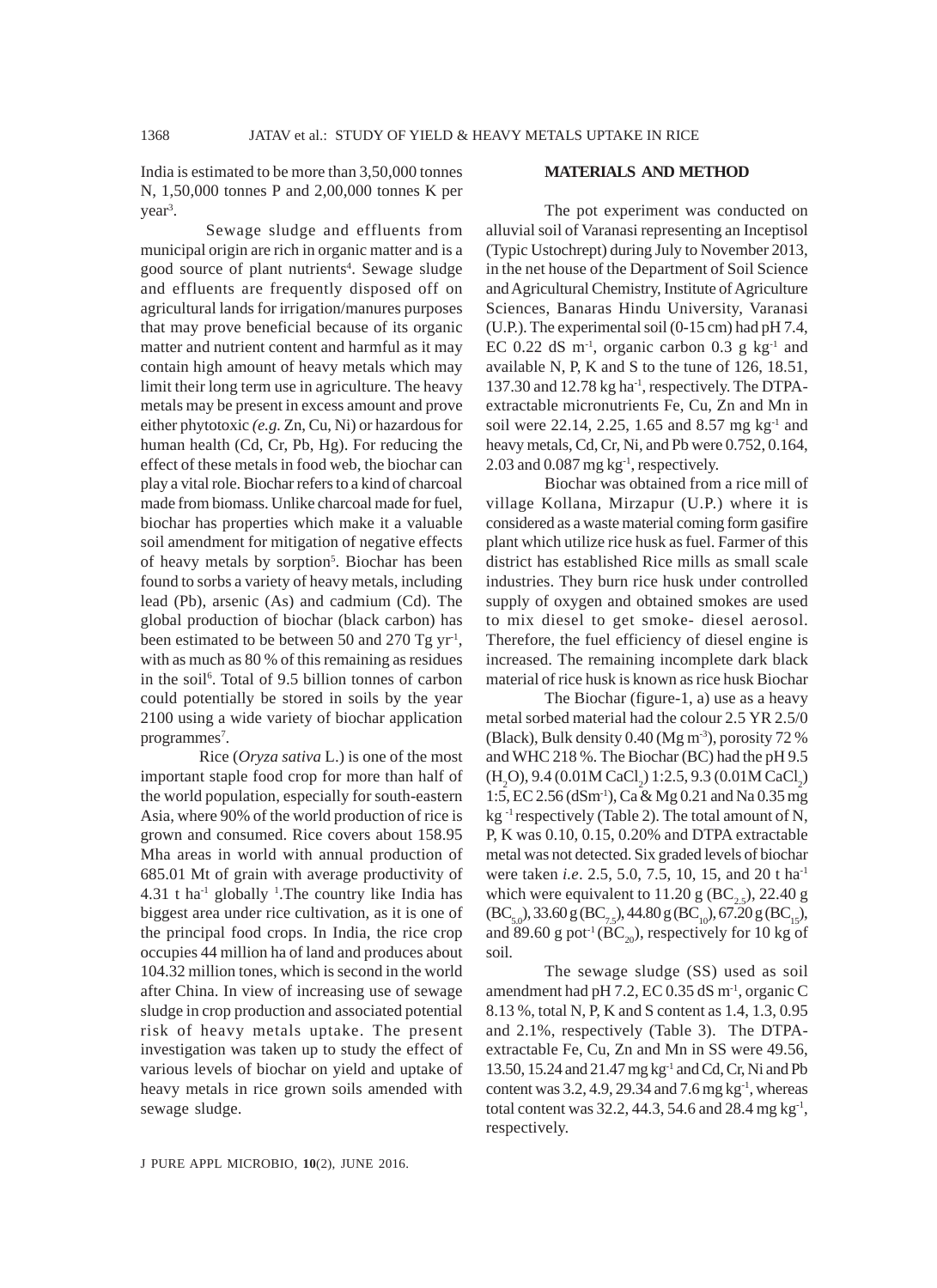The constant dose of Sewage sludge (figure-1, b) was taken *i.e.* 30 t ha<sup>-1</sup> ( $SS<sub>20</sub>$ ) which was equivalent to  $131 \text{ g}$  pot<sup>-1</sup>10 for kg of soil. This constant dose of sewage sludge was applied in treatment  $T_3$  to  $T_9$ . Required quantities of biochar, sewage sludge and fertilizer for 10 kg soil were calculated. The experiment was conducted in completely randomized block design taking rice as a test crop.

Biochar and Sewage Sludge were thoroughly mixed well with soil. Full dose of fertilizers (accept ½ dose Nitrogen) applied in solution through Urea, DAP, and MOP, as source of N, P, and K before transplanting of rice seedlings. Remaining ½ recommended dose nitrogen (RDN) fertilizer was applied in two split doses at tillering and flowering initiation stage. The detail of treatment combination is given in Table 1. The experiment was laid out in a completely randomized design with three replications taking rice cv. Swarna as test crop. Grain and straw yield pot<sup>1</sup> were recorded after harvesting of crop.

The plants were harvested at maturity, washed sequentially with 0.2% detergent solution, 0.1 N HCl and finally with double distilled water. The plant material was dried at  $60+2$  °C for 48 h in a hot air oven. Dry plant tissues were finely ground and digested in a di-acid mixture  $(HNO<sub>3</sub>: HClO<sub>4</sub>:$ : 3:1, v/v) and diluted. The content of Fe, Cu, Zn, Mn, Cd, Cr, Ni and Pb in the straw and grain digest was determined by using atomic absorption spectrophotometer (UNICAM-969). Similarly, biochar was also digested and content of Fe, Cu, Zn, Mn, Cd, Cr, Ni and Pb were determined by using atomic absorption spectrophotometer (UNICAM-969). Sewage sludge was also digested in di-acid and analyzed for P, K and total micronutrients (Fe, Cu, Mn, Zn) and heavy metals (Cd, Cr, Ni and Pb), however, for the determination of total N sludge was digested in concentrated  $H_2SO_4$ . The soil samples were analyzed for pH in 1:2.5 soil: water suspension; EC (dSm-1) organic carbon<sup>8</sup>; DTPA-extractable Cd, Cr, Ni and Pb by methodusing Atomic Absorption spectrophotometer (AAS)<sup>9</sup>.

#### **RESULTS AND DISCUSSION**

#### **Grain Yield**

The grain yield of rice (Table 4) increased significantly by applying sewage sludge along with biochar. The application of 100% RDF  $(T_2)$  resulted in significantly higher grain yield by 23.49%, 35.05% and 2 time over  $T_3$  (SS<sub>30</sub>),  $T_4$  (BC<sub>2.5</sub> SS<sub>30</sub>)  $RN_{50}$ ) and control  $(T_1)$ , respectively. The maximum grain yield was observed in  $T_{9}$  (BC<sub>20</sub> SS<sub>30</sub> RN<sub>50</sub>) which was 8.5% higher over the treatment  $T_2(100\%$ RDF). Lowest grain yield  $(19.3 \text{ g pot}^{-1})$  recorded in control which was two times lower than the  $T<sub>7</sub>$  $(BC_{10}SS_{30}RN_{50})$  and  $T_8(BC_{15}SS_{30}RN_{50})$ . Increase in grain yield of rice with application of sewage sludge<sup>10</sup>. The bean yield increased by 46% and biomass production by 39% over the control at 60 g kg<sup>-1</sup> biochar<sup>11</sup>. A signiûcant increase in straw and grain yields of rice with application of sewage  $sludge<sup>12</sup>$ .

| Treatment   | Fertilizer |                                 | Applied Biochar             | Applied Sewage Sludge            |                             |  |
|-------------|------------|---------------------------------|-----------------------------|----------------------------------|-----------------------------|--|
|             |            | Pots<br>$(g \, kg^{-1} \, sol)$ | Equivalent<br>ton $ha^{-1}$ | Pots<br>$(g \, kg^{-1} \, soil)$ | Equivalent<br>ton $ha^{-1}$ |  |
| Т           |            | 0                               | 0                           | 0                                | $\Omega$                    |  |
| $T_{2}$     | 100% RDF   | $\left( \right)$                | 0                           | $\mathbf{\Omega}$                |                             |  |
| $T_{3}$     | 50% RDN    | $\Omega$                        | $\Omega$                    | 131                              | 30                          |  |
| T           | 50% RDN    | 11.20                           | 2.5                         | 131                              | 30                          |  |
| $T_{5}$     | 50% RDN    | 22.40                           | 5.0                         | 131                              | 30                          |  |
|             | 50% RDN    | 33.60                           | 7.5                         | 131                              | 30                          |  |
| Τ,          | 50% RDN    | 44.80                           | 10                          | 131                              | 30                          |  |
| $T_{\rm 8}$ | 50% RDN    | 67.20                           | 15                          | 131                              | 30                          |  |
|             | 50% RDN    | 89.60                           | 20                          | 131                              | 30                          |  |

**Table 1.** Treatment combination

RDF – Recommended dose of fertilizers (N,  $P_2O_5$ , and  $K_2O$  120:60:60)

RDN – Recommended dose of nitrogen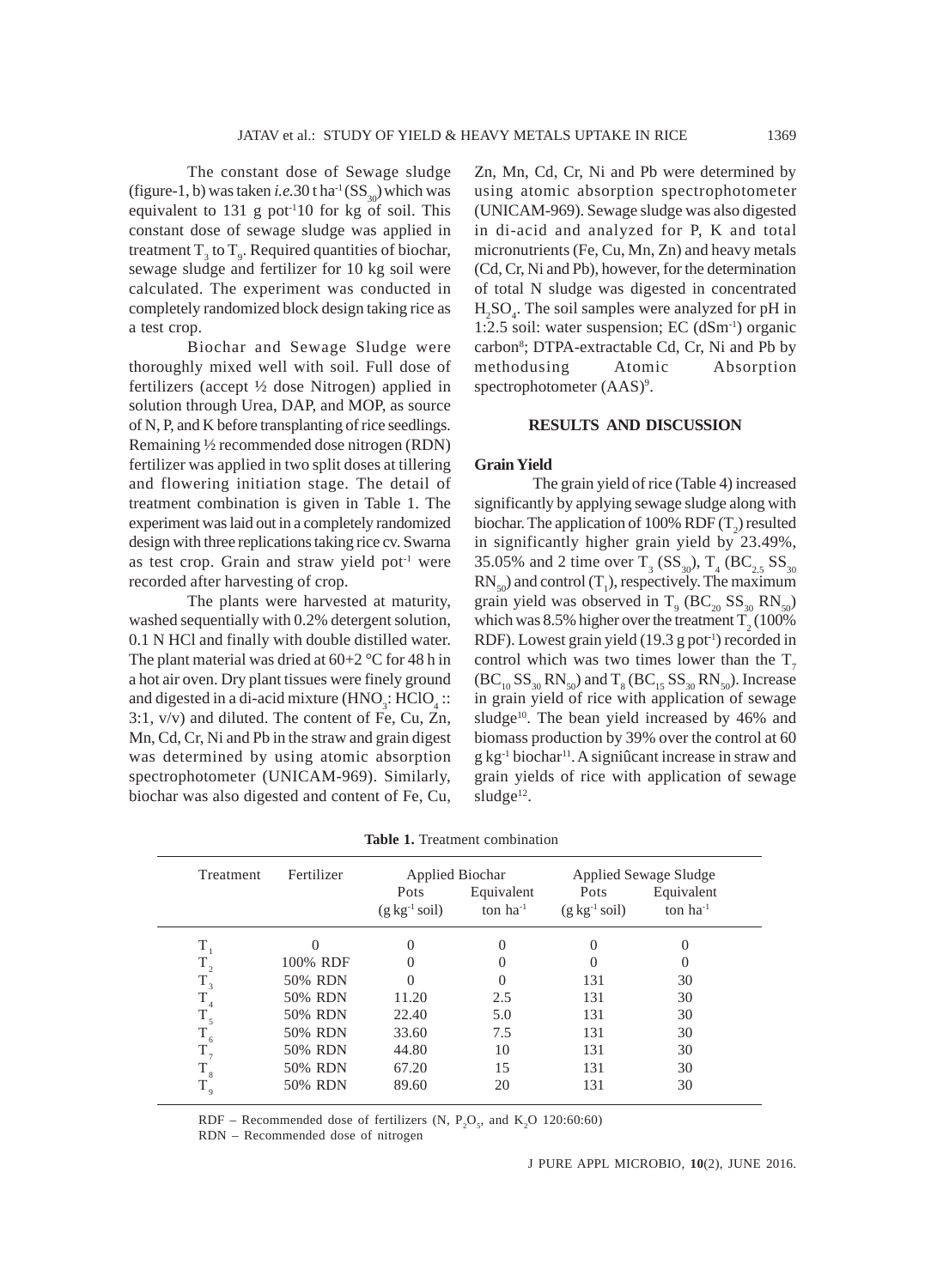#### **Straw Yield**

The straw yield of rice (Table 4) ranged between 76.1 to 143 g pot<sup>1</sup>. The application of 100% RDF resulted in significantly higher straw yield by 87.91% than the straw yield obtained from  $T_1$  (control). The maximum straw yield (143 g pot<sup>1</sup>) was recorded in the  $T_2$  (100% RDF) which was higher than  $T_9 (BC_{20} SS_{30} RN_{50})$  by 7.5%  $T_8 (BC_{15}$  $SS_{30}RN_{50}$ ) by 9.1%,  $T_7(BC_{10}SS_{30}RN_{50})$  and  $T_6(BC_{7,5}$  $SS_{30}$  RN<sub>50</sub>) by 13.4%. The treatment T<sub>3</sub> (SS<sub>30</sub>) was 66.8 % higher over the control  $(T_1)$  and 12.5 % lower from the  $T_2(100\% \text{ RDF})$ . Significant increase in straw yield might be due to the availability of all essential elements to the rice crop in sufficient amount by the sewage sludge application. A significant increase in straw yield of wheat and rice was also reported<sup>13</sup>.

# **Test Weight**

The test weight of rice (Table 4) ranged from 16.5 to 22.2 g 1000 grains<sup>-1</sup> and it increased significantly with application of graded level of biochar and constant level of sewage sludge. The maximum test weight (22.2 g) was recorded with treatment  $T_{9}$  (BC<sub>20</sub> SS<sub>30</sub> RN<sub>50</sub>) which was 34.54 % higher over control  $(T_1)$  followed by 33.3 %  $T_2$ (100% RDF). Minimum test weight (16.50g) was

**Table 2.** Physico- chemical characteristics of Rice husk biochar

Properties Biochar

recorded in control  $(T_1)$ . The increase in test weight might be the result of improvement in the soil fertility due to sewage sludge application. Similar findings also reported<sup>14</sup>. The higher thousands seed weight of dry been grown at 2, 4, and 6 kg m-2 sewage sludge amendment rates as compared to unamended soil<sup>15</sup>. A significant increase in test weight, grain and straw yield of rice crop with conjoint application of sewage sludge and fertilizer 13.

# **Harvest Index**

The highest harvest index (Table 4) was registered (34.5%) in  $T_q(BC_{20}SS_{30}RN_{50})$  which was 8.02% higher over 100% RDF  $(T_2)$ . The harvest index ranged from 20.2 to 34.9% and the treatment  $T<sub>3</sub>$  $\text{(SS}_{30}$ ),  $\text{T}_{4} \text{(BC}_{2.5} \text{SS}_{30} \text{RN}_{50})$ ,  $\text{T}_{5} \text{(BC}_{5} \text{SS}_{30} \text{RN}_{50})$ ,  $\text{T}_{6}$  $(BC_{7.5} SS_{30} RN_{50})$ ,  $T_7(BC_{10} SS_{30} RN_{50})$  were found statistically at par to each other. The minimum harvest index was recorded in the control  $(T_1)$ , which decreased 78.37% from the  $T<sub>9</sub> (BC<sub>20</sub> SS<sub>30</sub>)$  $RN_{50}$ ).

# **Heavy Metals Concentration and Heavy Metals Uptake**

#### **Cadmium content in grain and straw**

The data pertaining to Cd content in grain (Table 5) showed a significant effect with graded application of biochar and constant level of sewage

| <b>Table 3.</b> The physico- chemical characteristics of |  |
|----------------------------------------------------------|--|
| Sewage Sludge                                            |  |

| Colour                                      | 2.5 YR 2.5/0 (Black) |                                             |               |
|---------------------------------------------|----------------------|---------------------------------------------|---------------|
| Bulk density (Mg $m^{-3}$ )                 | 0.40                 | Properties                                  | Sewage sludge |
| Porosity                                    | 72%                  |                                             |               |
| Particle density ( $Mg \text{ m}^{-3}$ )    | 1.40                 | Colour                                      | 7.5YR 4/2     |
| Available WHC (Using keens box)             | 218%                 |                                             | (Light brown) |
| pH (H <sub>2</sub> O) 1:2.5                 | 9.5                  | Bulk density (Mg $m^{-3}$ )                 | 1.65          |
| pH (0.01M CaCl <sub>2</sub> ) 1:2.5         | 9.4                  | Available WHC (Using keens box)             | 48.37         |
| pH (0.01M CaCl <sub>2</sub> ) 1:5           | 9.3                  | pH (H <sub>2</sub> O) 1:2.5                 | 7.2           |
| $EC$ (dSm <sup>-1</sup> )                   | 2.56                 | $EC$ (dSm <sup>-1</sup> )                   | 0.35          |
| Organic carbon $(\%)$                       | 4.80                 | Organic carbon $(\%)$                       | 8.13          |
| Ca & Mg $($ mg kg $^{-1}$                   | 0.21                 | C/Nratio                                    | 16.03:1       |
| Na $(mg kg^{-1})$                           | 0.35                 | Total $N$ $(\%)$                            | 1.4           |
| Total $N$ $(\%)$                            | 0.10                 | Total $P$ $(\%)$                            | 1.30          |
| Total $P$ $(\%)$                            | 0.15                 | Total K $(%)$                               | 0.95          |
| Total K $(\%)$                              | 0.20                 | Total $S(\%)$                               | 2.1           |
| DTPA Extractable Metal (mgkg <sup>1</sup> ) |                      | DTPA Extractable Metal (mgkg <sup>1</sup> ) |               |
| Ni                                          | Not Detected         | Ni                                          | 29.34         |
| Cr                                          | Not Detected         | Cr                                          | 4.9           |
| Pb                                          | Not Detected         | Pb                                          | 7.6           |
| C <sub>d</sub>                              | Not Detected         | C <sub>d</sub>                              | 3.2           |
|                                             |                      |                                             |               |

J PURE APPL MICROBIO*,* **10**(2), JUNE 2016.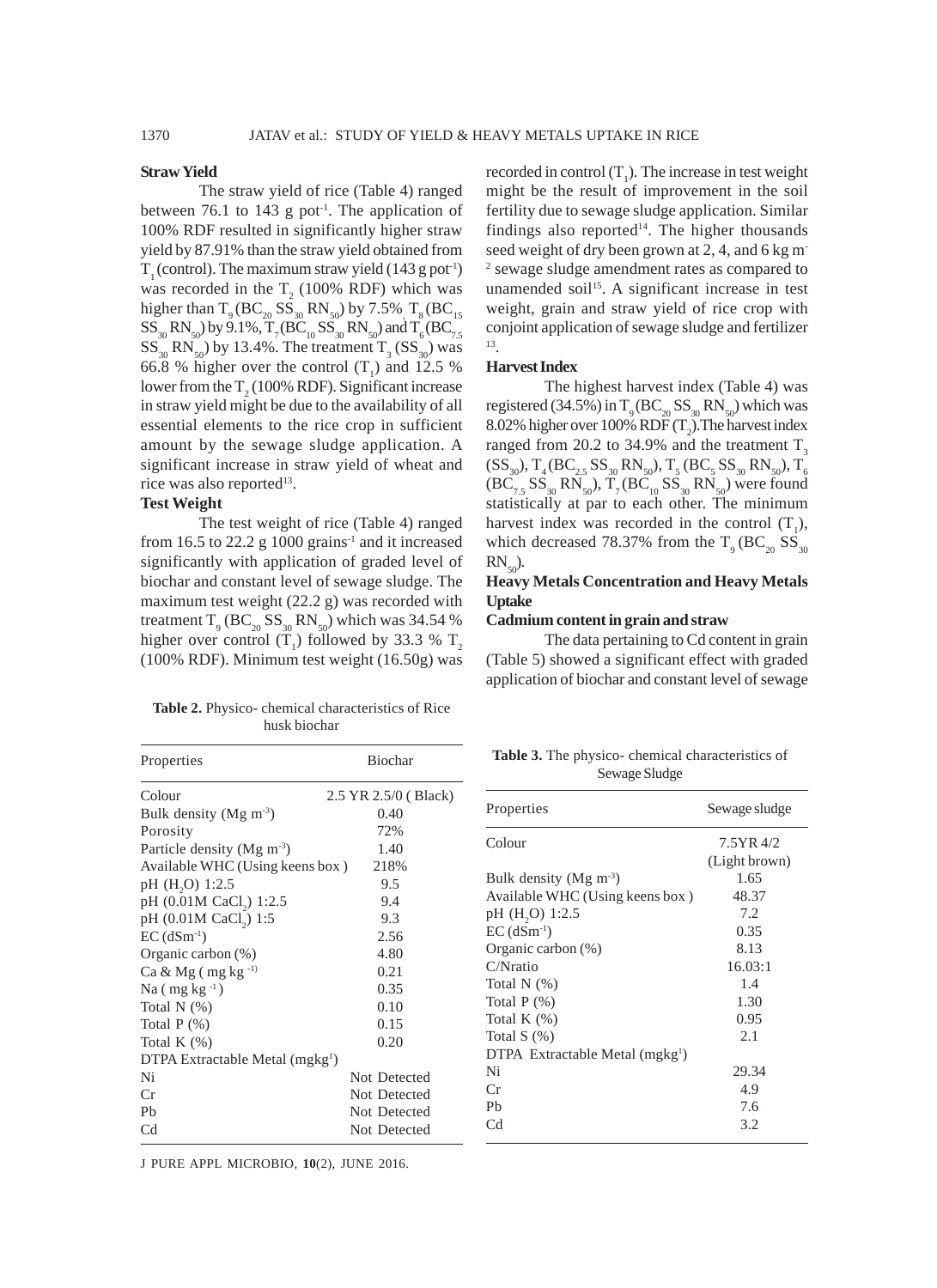sludge. The maximum  $(1.59 \text{ mg kg}^{-1})$  was recorded  $\inf_{3}$  (SS<sub>30</sub>) which was 4 times higher over the T<sub>1</sub> (Control) followed by 3 times in  $T_4$  and BC<sub>5</sub> SS<sub>30</sub>  $RN_{50}T_5$ . The minimum (0.31 mg kg<sup>-1</sup>) was observed in T<sub>1</sub> Control. The treatment T<sub>3</sub> (SS<sub>30</sub>) was 75.47 % higher than the  $T_2$  (100% RDF) followed by treatment  $T_4(69.04\%), T_5(68.8\%), T_6(62.13\%), T_7$ (61.00%) and T9 (41%). Treatment  $T_4(BC_{2.5}SS_{30}$ 

 $\rm RN_{50}$ ) was found at par with  $\rm T\rm _5(BC\rm _5SS_{30}RN_{50})$  and  $T_6 (BC_{7.5} SS_{30} RN_{50})$ . The data pertaining to Cd content in rice straw (Table 5) experienced significant decrease with graded application of biochar. The Cd content in rice straw increased from 0.69 to 2.74 mg kg<sup>-1</sup>. Maximum (2.74 mg kg<sup>-1</sup>) being in T<sub>3</sub> (SS<sub>30</sub>) and minimum (0.69 mg kg<sup>-1</sup>) in T<sub>1</sub> (Control). Treatments  $T_3$  (SS<sub>30</sub>) was almost 3 times

**Table 4 .** Effect of biochar application on test weight, harvest index, grain yield and straw yield of rice grown in soil amended with sewage sludge

| Treatment        | Test weight<br>(Wt. of 1000 grains) | Harvest index<br>(% ) | Grain yield<br>$(g$ pot <sup>-1</sup> ) | Straw yield<br>$(g$ pot <sup>-1</sup> ) |
|------------------|-------------------------------------|-----------------------|-----------------------------------------|-----------------------------------------|
| $T_{1}$          | 16.5                                | 20.2                  | 19.3                                    | 76.1                                    |
| $\rm T_{_2}$     | 22.0                                | 32.1                  | 67.8                                    | 143                                     |
| $T_{3}$          | 19.3                                | 30.2                  | 54.9                                    | 127                                     |
| $\rm T_{_4}$     | 17.7                                | 29.0                  | 50.2                                    | 122                                     |
| $T_{5}$          | 19.1                                | 29.1                  | 51.8                                    | 126                                     |
| $T_{6}$          | 19.0                                | 30.0                  | 55.5                                    | 129                                     |
| $T_{7}$          | 20.1                                | 30.7                  | 58.0                                    | 131                                     |
| $\rm T_{\,s}$    | 21.4                                | 31.8                  | 62.2                                    | 133                                     |
| $T_{9}$          | 22.2                                | 34.9                  | 74.1                                    | 138                                     |
| SEm <sub>±</sub> | 0.74                                | 0.67                  | 1.63                                    | 2.38                                    |
| $CD (P=0.05)$    | 2.14                                | 1.95                  | 4.74                                    | 6.92                                    |

Treatments:  $T_1$  -Control,  $T_2$  – 100% RDF,  $T_3$  – 30 t ha<sup>-1</sup> SS,  $T_4$  – 2.5 t ha<sup>-1</sup> BC+30 t ha<sup>-1</sup> SS +50% RDN, T<sub>5</sub> – 5.0 t ha<sup>-1</sup> BC+30 t ha<sup>-1</sup> SS +50% RDN, T<sub>6</sub> –7.5 t ha<sup>-1</sup> BC+30 t ha<sup>-1</sup> SS +50% RDN, T<sub>7</sub> –10 t ha<sup>-1</sup> BC+30 t ha<sup>-1</sup> SS +50% RDN, T<sub>8</sub> –15 t ha<sup>-1</sup> BC+30 t ha<sup>-1</sup> SS +50% RDN, T<sub>9</sub>  $-20$  t ha<sup>-1</sup> BC+30 t ha<sup>-1</sup> SS +50% RDN

**Table 5.** Effect of biochar application on Cd, Cr Concentration and uptake in rice grown in soil amended with sewage sludge

| Treatment        | Biochar<br>$(t \, ha^{-1})$ | Sewage                | Sludge Concentration |             | $Cd$ (mg pot <sup>-1</sup> )<br>Uptake |       |       | $Cr$ (mg pot <sup>-1</sup> )<br>Uptake<br>Concentration |             |       |       |       |
|------------------|-----------------------------|-----------------------|----------------------|-------------|----------------------------------------|-------|-------|---------------------------------------------------------|-------------|-------|-------|-------|
|                  |                             | $(t \text{ ha}^{-1})$ |                      | Grain Straw | Grain                                  | Straw | Total |                                                         | Grain Straw | Grain | Straw | Total |
| $T_{1}$          | $\theta$                    | $\theta$              | 0.31                 | 0.69        | 0.01                                   | 0.05  | 0.06  | 0.92                                                    | 0.80        | 0.02  | 0.06  | 0.08  |
| $T_{2}$          | $\overline{0}$              | $\theta$              | 0.39                 | 0.85        | 0.03                                   | 0.12  | 0.15  | 0.88                                                    | 1.11        | 0.06  | 0.16  | 0.22  |
| $T_3$            | $\theta$                    | 30                    | 1.59                 | 2.74        | 0.09                                   | 0.35  | 0.43  | 2.15                                                    | 2.37        | 0.12  | 0.30  | 0.42  |
| $T_{4}$          | 2.5                         | 30                    | 1.26                 | 2.54        | 0.06                                   | 0.31  | 0.37  | 1.86                                                    | 1.86        | 0.09  | 0.23  | 0.32  |
| $T_{5}$          | 5.0                         | 30                    | 1.26                 | 2.51        | 0.07                                   | 0.32  | 0.38  | 1.43                                                    | 1.43        | 0.07  | 0.18  | 0.25  |
| $T_{6}$          | 7.5                         | 30                    | 1.25                 | 2.29        | 0.07                                   | 0.30  | 0.37  | 1.27                                                    | 1.24        | 0.07  | 0.16  | 0.23  |
| $T_{7}$          | 10                          | 30                    | 1.03                 | 2.28        | 0.06                                   | 0.30  | 0.36  | 0.99                                                    | 1.11        | 0.06  | 0.15  | 0.20  |
| $T_{\rm 8}$      | 15                          | 30                    | 1.00                 | 1.99        | 0.06                                   | 0.27  | 0.33  | 0.94                                                    | 1.10        | 0.06  | 0.15  | 0.21  |
| $T_{9}$          | 20                          | 30                    | 0.67                 | 1.46        | 0.05                                   | 0.20  | 0.25  | 0.83                                                    | 1.01        | 0.06  | 0.14  | 0.20  |
| SEm <sub>±</sub> |                             |                       | 0.04                 | 0.09        | 0.01                                   | 0.01  | 0.01  | 0.07                                                    | 0.04        | 0.001 | 0.01  | 0.01  |
| CD               |                             |                       | 0.13                 | 0.26        | 0.01                                   | 0.04  | 0.04  | 0.20                                                    | 0.11        | 0.01  | 0.02  | 0.03  |
| $(P=0.05)$       |                             |                       |                      |             |                                        |       |       |                                                         |             |       |       |       |

Treatments:  $T_1$  –Control,  $T_2$  – 100% RDF,  $T_3$  – 30 t ha<sup>-1</sup> SS,  $T_4$  – 2.5 t ha<sup>-1</sup> BC+30 t ha<sup>-1</sup> SS +50% RDN,  $T_5$  – 5.0 t ha<sup>-1</sup>  $^1$  BC+30 t ha<sup>-1</sup> SS +50% RDN, T<sub>6</sub> -7.5 t ha<sup>-1</sup> BC+30 t ha<sup>-1</sup> SS +50% RDN, T<sub>7</sub> -10 t ha<sup>-1</sup> BC+30 t ha<sup>-1</sup> SS +50% RDN, T<sub>8</sub>  $-15$  t ha<sup>-1</sup> BC+30 t ha<sup>-1</sup> SS +50% RDN , T<sub>9</sub>  $-20$  t ha<sup>-1</sup> BC+30 t ha<sup>-1</sup> SS +50% RDN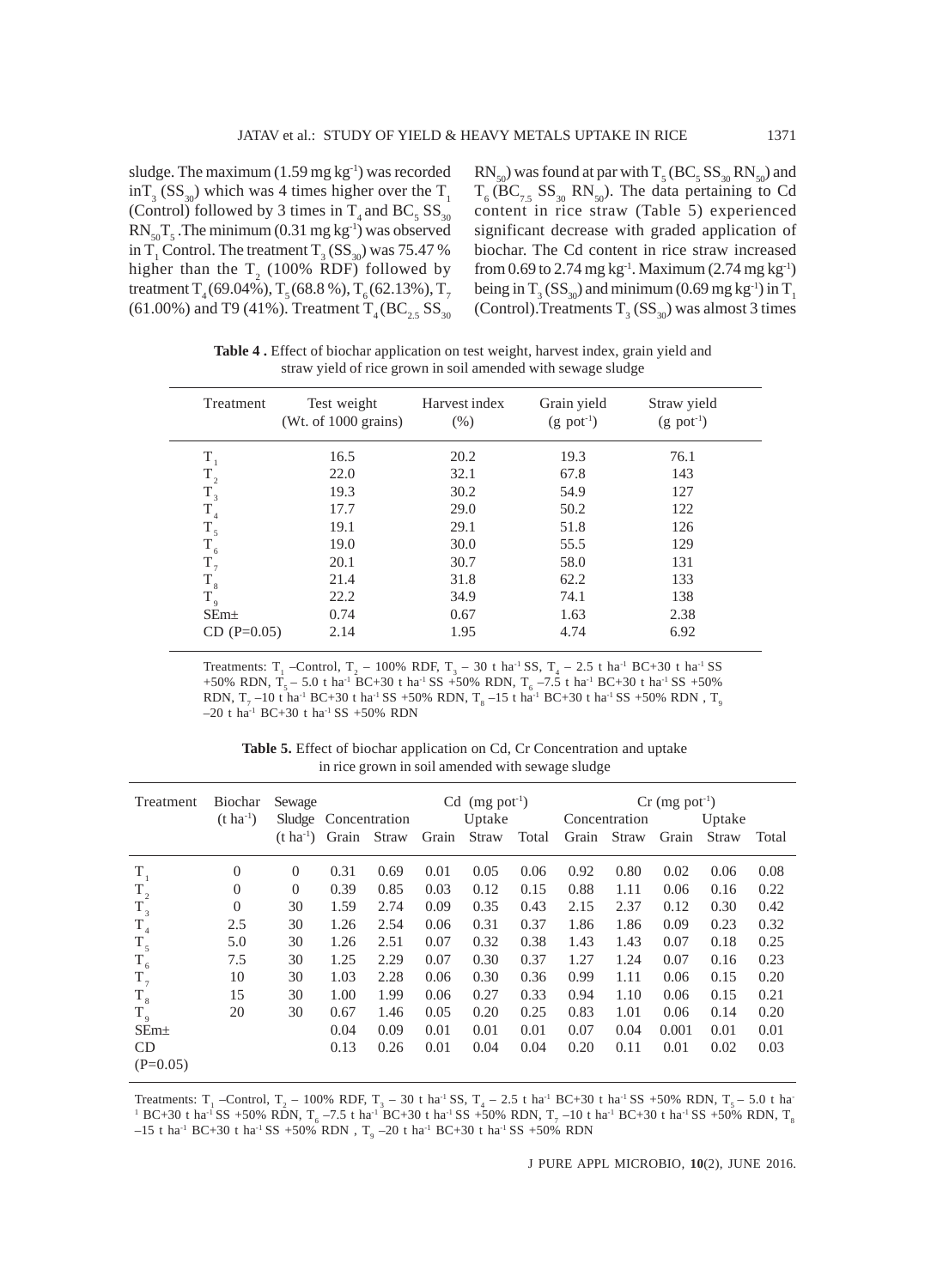higher than the control(T<sub>1</sub>) followed by T<sub>5</sub> (2.68) times),  $T_6$ (2.63 times),  $T_7$ (2.31 times),  $T_8$ (2.30 times) and  $T<sub>9</sub> (1.68 \text{ times})$ . Treatment  $T<sub>8</sub> (BC<sub>15</sub> SS<sub>30</sub> RN<sub>50</sub>)$ was at par with  $T_9 (BC_{20} SS_{30} RN_{50})$ .

The increase in Cd content of straw and grain of rice in  $T_{3}$  (SS<sub>30</sub>) may be due to addition of Cd present in sewage sludge, however a significant decrease in content and uptake of Cd with the application of biochar  $(T_4 \text{ to } T_8)$  may be due to the adsorption of Cd by biochar.

## **Cadmium uptake in grain and straw**

A significant variation in uptake of Cd (Table 5 & Figure 2) with the straw and grain with the application of biochar and sewage sludge was noticed. The Cd uptake by grain varied from 0.01 to  $0.09$  mg pot<sup>-1</sup>. The maximum uptake  $(0.09 \text{ mg pot})$ <sup>1</sup>) was observed in  $T_3$  (SS<sub>30</sub>) which increased by 8 times over control  $(T_1)$ . The minimum Cd uptake by rice grain  $(0.01 \text{ mg pot}^{-1})$  was observed in control

Table 6. Effect of biochar application on Ni, Pb Concentration and uptake in rice grown in soil amended with sewage sludge

| Treatment        | $Cd$ (mg pot <sup>-1</sup> )<br>Sewage |                                   |                      |       |       | $Cr$ (mg pot <sup>-1</sup> ) |       |             |               |       |        |       |
|------------------|----------------------------------------|-----------------------------------|----------------------|-------|-------|------------------------------|-------|-------------|---------------|-------|--------|-------|
|                  | $(t \, ha^{-1})$                       |                                   | Sludge Concentration |       |       | Uptake                       |       |             | Concentration |       | Uptake |       |
|                  |                                        | $(t \text{ ha}^{-1})$ Grain Straw |                      |       | Grain | Straw                        | Total | Grain Straw |               | Grain | Straw  | Total |
| $T_{1}$          | $\Omega$                               | $\overline{0}$                    | 5.00                 | 7.10  | 0.10  | 0.54                         | 0.64  | 0.10        | 0.46          | 0.01  | 0.03   | 0.04  |
| $T_{2}$          | $\theta$                               | $\theta$                          | 7.99                 | 7.90  | 0.54  | 1.13                         | 1.67  | 0.27        | 0.49          | 0.02  | 0.07   | 0.09  |
| $T_{3}$          | $\theta$                               | 30                                | 11.01                | 19.61 | 0.61  | 2.48                         | 3.09  | 0.63        | 1.15          | 0.03  | 0.14   | 0.18  |
| $T_{4}$          | 2.5                                    | 30                                | 9.55                 | 14.94 | 0.48  | 1.83                         | 2.31  | 0.16        | 0.44          | 0.01  | 0.05   | 0.06  |
| $T_{5}$          | 5.0                                    | 30                                | 9.80                 | 13.95 | 0.51  | 1.76                         | 2.27  | 0.14        | 0.37          | 0.01  | 0.05   | 0.05  |
| $T_{6}$          | 7.5                                    | 30                                | 7.50                 | 13.35 | 0.42  | 1.73                         | 2.14  | 0.14        | 0.30          | 0.01  | 0.04   | 0.05  |
| $T_{7}$          | 10                                     | 30                                | 6.06                 | 14.47 | 0.35  | 1.89                         | 2.24  | 0.16        | 0.27          | 0.01  | 0.03   | 0.04  |
| $T_{\rm 8}$      | 15                                     | 30                                | 5.66                 | 11.07 | 0.35  | 1.48                         | 1.83  | 0.13        | 0.23          | 0.01  | 0.03   | 0.04  |
| $T_{\rm q}$      | 20                                     | 30                                | 5.67                 | 10.01 | 0.42  | 1.38                         | 1.80  | 0.12        | 0.21          | 0.01  | 0.03   | 0.04  |
| SEm <sub>±</sub> |                                        |                                   | 0.23                 | 0.51  | 0.02  | 0.06                         | 0.07  | 0.02        | 0.02          | 0.001 | 0.003  | 0.003 |
| $CD (P=0.05)$    |                                        |                                   | 0.66                 | 1.48  | 0.06  | 0.19                         | 0.22  | 0.05        | 0.06          | 0.004 | 0.01   | 0.01  |

Treatments:  $T_1$  -Control,  $T_2$  – 100% RDF,  $T_3$  – 30 t ha<sup>-1</sup> SS,  $T_4$  – 2.5 t ha<sup>-1</sup> BC+30 t ha<sup>-1</sup> SS +50% RDN,  $T_5$  – 5.0 t ha<sup>-1</sup>  $^1$  BC+30 t ha<sup>-1</sup> SS +50% RDN, T<sub>6</sub> -7.5 t ha<sup>-1</sup> BC+30 t ha<sup>-1</sup> SS +50% RDN, T<sub>7</sub> -10 t ha<sup>-1</sup> BC+30 t ha<sup>-1</sup> SS +50% RDN, T<sub>8</sub>  $-15$  t ha<sup>-1</sup> BC+30 t ha<sup>-1</sup> SS +50% RDN , T<sub>9</sub>  $-20$  t ha<sup>-1</sup> BC+30 t ha<sup>-1</sup> SS +50% RDN

**Table 7.** Effect of Biochar application on pH, EC, Organic Carbon and Heavy metals (Cd, Cr, Ni, Pb) in post harvest soil amended with sewage sludge

| Treatment         | pH   | $EC(dS \, m^{-1})$ | OC(%) | Heavy metals in post harvest soil (mg $kg^{-1}$ ) |      |      |      |  |
|-------------------|------|--------------------|-------|---------------------------------------------------|------|------|------|--|
|                   |      |                    |       | Cd                                                | Cr   | Ni   | Pb   |  |
| $T_1$             | 7.3  | 0.18               | 0.30  | 0.64                                              | 0.15 | 1.80 | 0.19 |  |
| $\rm T_{_2}$      | 7.3  | 0.23               | 0.32  | 1.09                                              | 0.25 | 2.59 | 0.29 |  |
| $T_{3}$           | 7.4  | 0.21               | 0.36  | 2.59                                              | 1.00 | 5.19 | 2.04 |  |
| $T_{4}$           | 7.6  | 0.23               | 0.41  | 1.36                                              | 0.38 | 2.93 | 0.77 |  |
| $T_{\frac{1}{5}}$ | 7.7  | 0.22               | 0.41  | 1.11                                              | 0.47 | 3.09 | 0.91 |  |
| $T_{6}$           | 7.8  | 0.23               | 0.44  | 1.14                                              | 0.51 | 3.22 | 0.88 |  |
| $T_{7}$           | 7.9  | 0.25               | 0.46  | 1.57                                              | 0.60 | 3.19 | 1.10 |  |
| $T_{8}$           | 7.8  | 0.22               | 0.48  | 1.85                                              | 0.72 | 3.92 | 0.87 |  |
| $T_{9}$           | 8.0  | 0.24               | 0.51  | 2.00                                              | 0.84 | 4.19 | 1.16 |  |
| SEm <sub>±</sub>  | 0.16 | 0.01               | 0.01  | 0.15                                              | 0.03 | 0.09 | 0.05 |  |
| $CD (P=0.05)$     | NS.  | NS                 | 0.03  | 0.45                                              | 0.09 | 0.26 | 0.13 |  |

Treatments: T<sub>1</sub> -Control, T<sub>2</sub> - 100% RDF, T<sub>3</sub> - 30 t ha<sup>-1</sup> SS, T<sub>4</sub> - 2.5 t ha<sup>-1</sup> BC+30 t ha<sup>-1</sup> SS +50% RDN,  $T_5$  – 5.0 t ha<sup>-1</sup> BC+30 t ha<sup>-1</sup> SS +50% RDN,  $T_6$  –7.5 t ha<sup>-1</sup> BC+30 t ha<sup>-1</sup> SS +50% RDN,  $T_7$  –10 t ha<sup>-1</sup> BC+30 t ha $^{\text{-1}}$ SS +50% RDN, T<sub>8</sub> –15 t ha $^{\text{-1}}$  BC+30 t ha $^{\text{-1}}$  SS +50% RDN , T<sub>9</sub> –20 t ha $^{\text{-1}}$  BC+30 t ha $^{\text{-1}}$  SS +50% RDN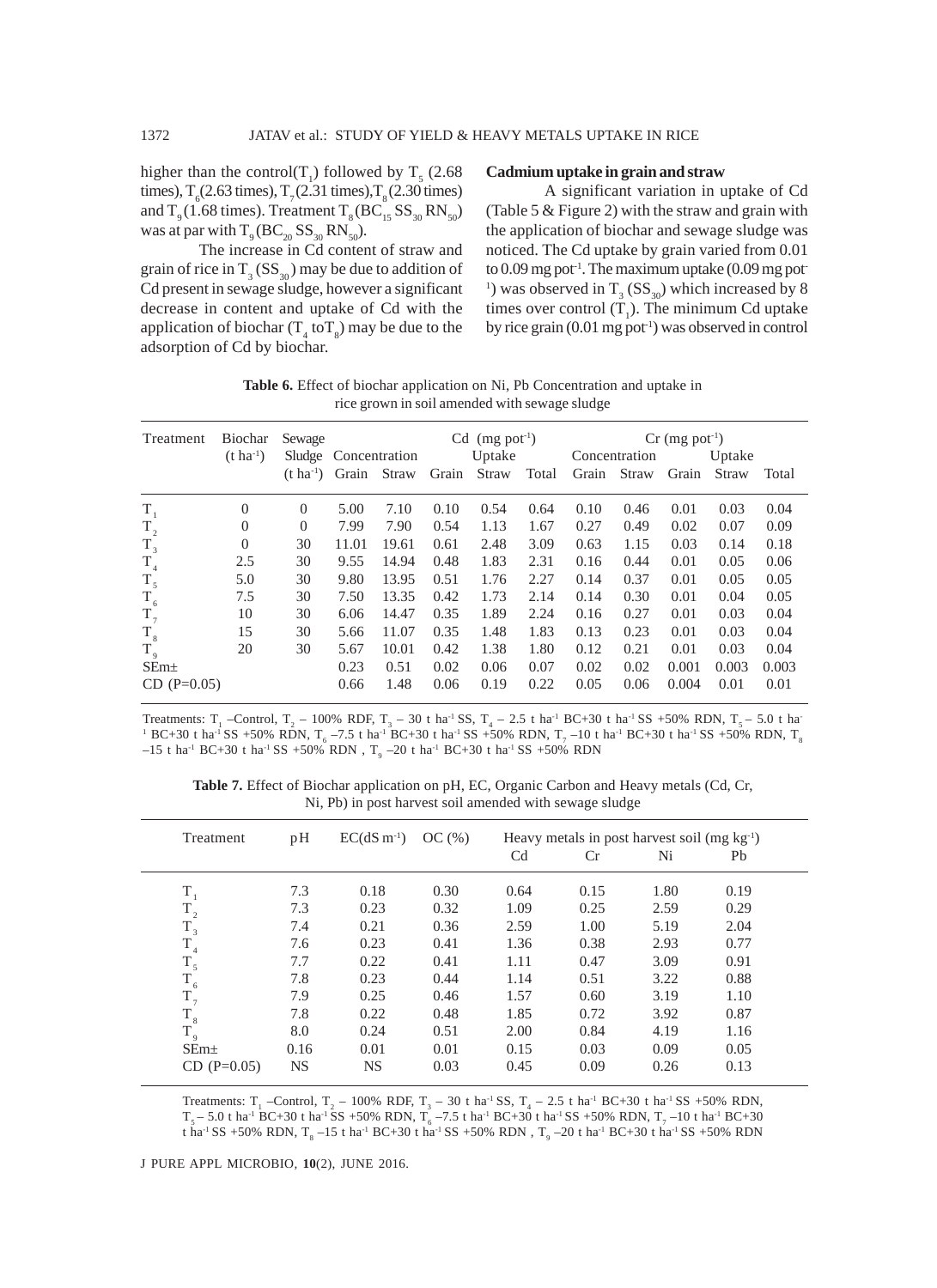$(T_1)$ . Application of 30 t ha<sup>-1</sup> sewage sludge alone resulted in 8 times increase in uptake of Cd in rice grain over control. The uptake of Cd was found maximum (0.09) in  $T_3$  (SS<sub>30</sub>) followed by  $T_5$  (BC<sub>5</sub>  $SS_{30}$  RN<sub>50</sub>) and T<sub>6</sub> (BC<sub>7.5</sub> SS<sub>30</sub> RN<sub>50</sub>). The treatment  $T_3$  (SS<sub>30</sub>) increased Cd uptake by 5 times over the  $T_2$  (100% RDF) followed by  $T_5$  (BC<sub>5</sub> SS<sub>30</sub> RN<sub>50</sub>) and  $T_6 (BC_{7.5} SS_{30} RN_{50})$ : 57.14%,  $T_7 (BC_{10} SS_{30} RN_{50})$ and  $T_8 (BC_{15} SS_{30} RN_{50})$ : 50% and  $T_9 (BC_{20} SS_{30}$  $RN_{50}$ :40 %. Treatment  $T_8(BC_{15}SS_{30}RN_{50})$  and  $T_9$ <br>(BC<sub>20</sub> SS<sub>30</sub> RN<sub>50</sub>) and  $T_4(BC_{25}SS_{20}RN_{50})$  and  $T_5$  $(\sum_{20}^{\infty} SS_{30} RN_{50})$  and  $T_4 (BC_{2.5} SS_{30} N_{50})$  and  $T_5$  $(BC<sub>5</sub> SS<sub>30</sub> RN<sub>50</sub>)$  were at par. The Cd uptake by straw varied from  $0.05$  to  $0.35$  mg pot<sup>1</sup>. The maximum uptake (0.35 mg pot<sup>-1</sup>) was observed in  $T_3$  (SS<sub>30</sub>) followed by  $T_5$  (BC<sub>5</sub> SS<sub>30</sub> RN<sub>50</sub>): 0.32 mg pot<sup>-1</sup> T<sub>4</sub>  $(BC_{2.5}SS_{30}RN_{50})$ : 0.31 mg pot<sup>-1</sup> and T<sub>6</sub> (BC<sub>7.5</sub> SS<sub>30</sub>)  $RN_{50}$ : 0.30 mg pot<sup>-1</sup>. Both Chicken Manure and Green Waste were very effective in reducing Cd and Pb concentrations of Indian mustard shoots<sup>16,</sup>



**Fig. 1.** Experimental material a) Rice husk Biochar and (b) Sewage Sludge



Treatments:  $T_1$  –Control,  $T_2$  – 100% RDF,  $T_3$  – 30 t ha<sup>-1</sup> SS,  $T_4 - 2.5$  t ha<sup>-1</sup> BC+30 t ha<sup>-1</sup> SS +50% RDN,  $T_5 - 5.0$  t ha<sup>-1</sup> BC+30 t ha<sup>-1</sup> SS +50% RDN, T<sub>6</sub> –7.5 t ha<sup>-1</sup> BC+30 t ha<sup>-</sup> <sup>1</sup> SS +50% RDN,  $T_7$  –10 t ha<sup>-1</sup> BC+30 t ha<sup>-1</sup> SS +50% RDN,  $T_{8}$  –15 t ha<sup>-1</sup> BC+30 t ha<sup>-1</sup> SS +50% RDN ,  $T_{9}$  –20 t ha<sup>-1</sup>  $BC+30$  t ha<sup>-1</sup> SS  $+50\%$  RDN

**Fig. 2.** Effect of biochar application on Cd and Cr uptake in rice grown in soil amended with sewage sludge

<sup>17</sup>. Application of sewage sludge along with fertilizers also increased Cd content and uptake in rice straw and grain $13$ .

## **Chromium content in grain and straw**

The data pertaining to of Cr content in grain (Table 5) showed a significant effect with graded application of biochar and constant level of sewage sludge. The maximum  $(2.15 \text{ mg kg}^{-1})$  was recorded in $T_3$  (SS<sub>30</sub>) which showed an increase of 1.3 times over the  $T_1$  (Control) followed by  $T_4(BC_{2.5})$  $SS_{30}$  RN<sub>50</sub>) and T<sub>5</sub> (BC<sub>5.0</sub> SS<sub>30</sub> RN<sub>50</sub>). The minimum Chromium content was in  $T_9 (BC_{20} SS_{30} RN_{50})$  which was 9.7 % lower than control. The content of chromium in T<sub>3</sub> (SS<sub>30</sub>) was 59.06% higher than T<sub>2</sub> (100% RDF).

The data pertaining to Cr content in rice (Table 5) revealed that the maximum content of chromium was  $(2.37 \text{ mg kg}^{-1})$  in  $T_3 \text{ (SS}_{30})$  which was 53.16% higher than  $T_2(100\% \text{ RDF})$  and minimum content was found in  $T_1$  (Control). Treatment  $T_3$  $(SS<sub>30</sub>)$  found 1.96 times higher than the T<sub>1</sub> (Control). The treatment  $T_2$  (100% RDF), was at par with treatment  $T_8 (BC_{15} SSS_{30} RN_{50})$  and  $T_9 (BC_{20} SS_{30}$  $RN_{50}$ . A significant decreased Cr content by  $(53.16\%)$  in T<sub>2</sub> (100% RDF) over T<sub>3</sub> (SS<sub>30</sub>) followed by  $T_4(40.32\%)$ ,  $T_5(22.37\%)$  and  $T_6(10.48\%)$  was noticed. The normal range of Cr in plants is considered  $0.03$ -14.00 mg kg<sup>-1</sup>, while the toxic concentrations fall between  $5-30$  mg kg<sup>-1 18</sup>. This



Treatments:  $T_1$  –Control,  $T_2$  – 100% RDF,  $T_3$  – 30 t ha<sup>-1</sup> SS,  $T_4 - 2.5$  t ha<sup>-1</sup> BC+30 t ha<sup>-1</sup> SS +50% RDN,  $T_5 - 5.0$  t ha<sup>-1</sup> BC+30 t ha<sup>-1</sup> SS +50% RDN, T<sub>6</sub> –7.5 t ha<sup>-1</sup> BC+30 t ha<sup>-</sup> <sup>1</sup> SS +50% RDN,  $T_7$  –10 t ha<sup>-1</sup> BC+30 t ha<sup>-1</sup> SS +50% RDN,  $T_{8}$  –15 t ha<sup>-1</sup> BC+30 t ha<sup>-1</sup> SS +50% RDN ,  $T_{9}$  –20 t ha<sup>-1</sup>  $BC+30$  t ha<sup>-1</sup> SS +50% RDN

**Fig. 3.** Effect of Biochar application on Cd and Cr concentration in post harvest soil amended with sewage sludge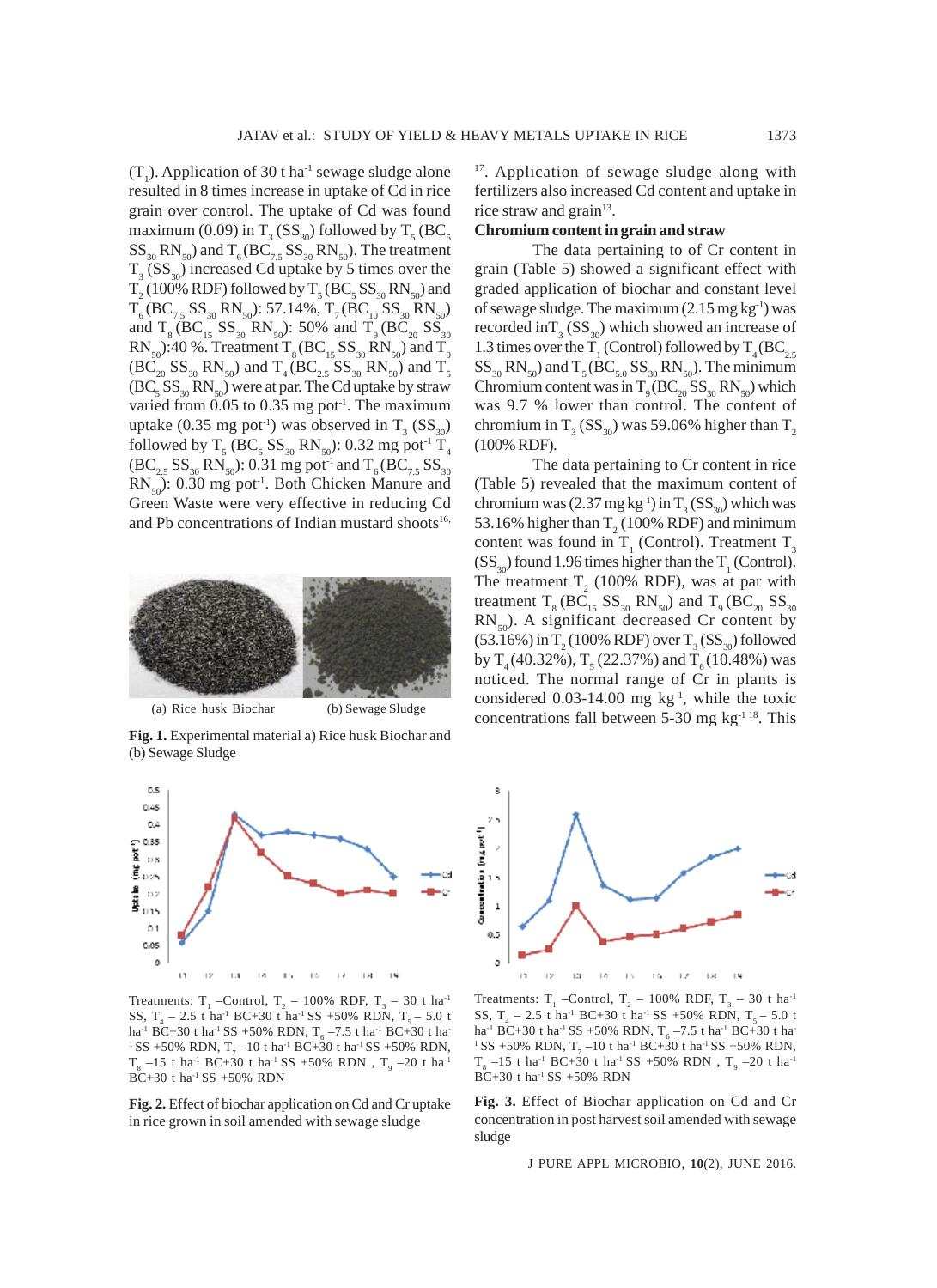suggests that plant Cr in this study was in the normal range. The concentration of chromium in rice grain and straw significantly decreased due to biochar application which may be due to the slow release pattern of heavy metal adsorption biochar. Green waste-derived biochar (GW) immobilized Cd, Cu, and Pb by 30.3, 22.9 and 36.8%, respectively, for spiked soil, and by 42.7, 0.901 and 72.9% for naturally contaminated soil<sup>16</sup>.

# **Chromium uptake in grain and straw**

The Cr uptake in rice grain (Table 5 & Figure 2) varied from  $0.02$  to  $0.12$  mg pot<sup>-1</sup>. The maximum uptake (0.12 mg pot<sup>-1</sup>) was recorded in  $T_3$  $(SS<sub>30</sub>)$  which was about 5 times higher than control  $(T_1)$ . The chromium uptake by rice grain was maximum in  $T_3$  (SS<sub>30</sub>) which showed an increase of 5 times over control followed by  $T_4$  (BC<sub>2.5</sub> SS<sub>30</sub>) RN<sub>50</sub>): 3.5 times,  $T_5$  (BC<sub>5</sub> SS<sub>30</sub> RN<sub>50</sub>) and  $T_6$  (BC<sub>7.5</sub>  $SS_{30}$  RN<sub>50</sub>): 2.5 times,  $T_7$  (BC<sub>10</sub> SS<sub>30</sub> RN<sub>50</sub>) and T<sub>8</sub>  $(BC_{15}SS_{30}RN_{50})$ : 2 times. Treatment T<sub>6</sub>  $(BC_{7.5}SS_{30}$  $\text{RN}_{_50}$ ) was at par with  $\text{T}_7\,(\text{BC}_{_{10}}\,\text{SS}_{_{30}}\,\text{RN}_{_{50}})$ ,  $\text{T}_8\,(\text{BC}_{_{15}})$  $SS_{30}RN_{50}$ ) T<sub>9</sub> (BC<sub>20</sub> SS<sub>30</sub> RN<sub>50</sub>).

The uptake of Cr in rice straw varied from  $0.06$  to  $0.30$  mg pot<sup>-1</sup>. The maximum Cr uptake  $(0.30)$ mg pot<sup>-1</sup>) was observed in  $T_3$  (SS<sub>30</sub>) and minimum 0.06 mg pot<sup>-1</sup>in control. The treatment  $T_3$  (SS<sub>30</sub>) had Cr uptake 4 times higher over control  $(T_1)$ followed by  $T_4(BC_{2.5}SS_{30}RN_{50})$ : 2.8 times,  $T_5(BC_5)$  $SS_{30}RN_{50}$ : 2 times,  $T_6(BC_{7.5}SS_{30}RN_{50}) \& T_2(100\%$ RDF): 1.6times,  $T_7$  (BC<sub>10</sub> SS<sub>30</sub> RN<sub>50</sub>) &  $T_8$  (BC<sub>15</sub> SS<sub>30</sub>  $RN_{50}$ : 1.5 times and T<sub>9</sub> (BC<sub>20</sub> SS<sub>30</sub> RN<sub>50</sub>): 1.3 times. **Nickel content in grain and straw**

The Ni content in grain (Table 5) significantly affect by application of graded dose of biochar along with of sewage sludge. The maximum nickel content  $(7.99mg\ kg^1)$  in grain was in T<sub>3</sub> (SS<sub>30</sub>) which was 1.2 times higher than the T<sub>1</sub> (Control), and the minimum content  $(5.00 \text{ mg kg}^{-1})$ was in treatment  $T<sub>1</sub>$  (Control). The treatment  $T<sub>s</sub>$  $(BC_{15}SS_{30}RN_{50})$  and  $T_9(BC_{20}SS_{30}RN_{50})$  was at par with  $T_7$  (BC<sub>10</sub> SS<sub>30</sub> RN<sub>50</sub>). The  $T_2$  (100% RDF), registered 59.08 % increase in Ni content over control (T<sub>1</sub>) followed by T<sub>9</sub> (40.90%), T<sub>8</sub> (41.16%),  $T<sub>7</sub>(31.84%)$  and  $T<sub>6</sub>(6.5%)$ .

Similar results were observed in Ni content of straw. It ranged from 7.10 to 19.61 mg  $kg<sup>-1</sup>$ . The maximum (19.61 mg  $kg<sup>-1</sup>$ ) was observed in  $T_3$  (SS<sub>30</sub>) and the minimum (7.10 mg kg<sup>-1</sup>) in control  $(T_1)$ .Treatments  $T_2$  (100% RDF) showed a significant decrease in Ni content by 59.71% from

 $T_{3}$  (SS<sub>30</sub>) followed by T<sub>4</sub> (47.12%), T<sub>5</sub> (43.36%), T<sub>6</sub>  $(40.82\%)$ , T<sub>o</sub> $(28.63\%)$  and T<sub>o</sub> $(21.07\%)$ . A significant decrease in Ni content was noticed with the application of biochar in combination with sewage sludge. Concentration of chromium in rice grain and straw significantly decreased by 20 to 40 % over 100% RDF which may result due to the slow release pattern of heavy metal adsorbed on biochar. Significant increase in Ni concentration in seed at 4 kg m-2 sewage sludge amendment in both years in dry bean<sup>15</sup>.

# **Nickel uptake in grain and straw**

The Ni uptake in rice grain ranged between 0.10 to 0.61 mg pot<sup>-1</sup> (Table 6). The maximum uptake (0.61 mg pot<sup>-1</sup>) was recorded in  $T_3$  $(SS<sub>30</sub>)$  which was 5 times Ni uptake over control  $(T_1)$ . The minimum (0.10 mg pot<sup>-1</sup>) was found in control. Application of 30 t ha $^{-1}$  sewage sludge with biochar  $(T_3)$  resulted 11.47% increase in uptake of Ni by rice grain over  $T_2$  (100% RDF). The Treatments  $T_3$  (SS<sub>30</sub>) showed 5 times higher over control  $(T_1)$  followed by  $T_5$  (BC<sub>5</sub> SS<sub>30</sub> RN<sub>50</sub>): 4.1times,  $T_4 (BC_{2.5} SS_{30} RN_{50}) \& T_9 (BC_{20} SS_{30} RN_{50})$ : 3.8 times,  $T_6 (BC_{7.5} SS_{30} RN_{50})$ : 3.2 time and  $T_7 (BC_{10}$  $SS_{30}RN_{50}$ )  $\&T_8(BC_{15}SS_{30}RN_{50})$ : 2.5 times. Thus a significant decrease in Ni uptake was noticed with increase in doses of biochar.

The Ni uptake in rice straw ranged between  $0.54$  to  $2.48$  mg pot<sup>-1</sup> (Table 6). The maximum uptake  $(2.48 \text{ mg pot}^{-1})$  was recorded in T<sub>3</sub>  $(SS<sub>30</sub>)$  and the minimum was observed in control  $(T_1)$ . Treatments  $T_3$  (SS<sub>30</sub>) showed 3.5 times increase in Ni uptake over control  $(T_1)$  followed by  $T_7$  (BC<sub>10</sub> SS<sub>30</sub> RN<sub>50</sub>): 2.5 times,  $T_4$  (BC<sub>2.5</sub> SS<sub>30</sub>  $RN_{50}$ :2.3 times,  $T_5(BC_5SS_{30}RN_{50})$ : 2.2 times and  $T_6$  $(BC_{7.5}SS_{30}RN_{50})$ : 2.2 times. Treatment T<sub>2</sub> (100%) RDF) was found 38.25 % decreased over  $T_4(BC_{2.5})$  $SS_{30}RN_{50}$ ) followed by  $T_5(BC_5SS_{30}RN_{50})$ : 35.79%,  $T_6(BC_{7.5}SS_{30}RN_{50})$ : 34.68%,  $T_7(BC_{10}SS_{30}RN_{50})$ : 40.21%,  $T_8$  (BC<sub>15</sub> SS<sub>30</sub> RN<sub>50</sub>): 23.64 and  $T_9$  (BC<sub>20</sub> SS<sub>30</sub>  $RN_{50}$ : 18.11 %. A significant decrease in Ni uptake with addition of Biochar was also reported <sup>16</sup>. **Lead content in grain and straw**

The data pertaining to Pb content in rice grain revealed that its content varied from 0.10 to  $0.63$  mg kg<sup>-1</sup> (Table 6). The maximum  $(0.63 \text{ mg kg}^{-1})$ was observed in  $T_3$  (SS<sub>30</sub>) and minimum (0.10 mg  $kg^{-1}$ ) in T<sub>1</sub> (Control). The Pb content in grain is increased by 5.3 times over control in  $T_3$  (SS<sub>30</sub>) followed by 1.7 times in  $T_2(100\% \text{ RDF})$ ,  $T_4(60\%)$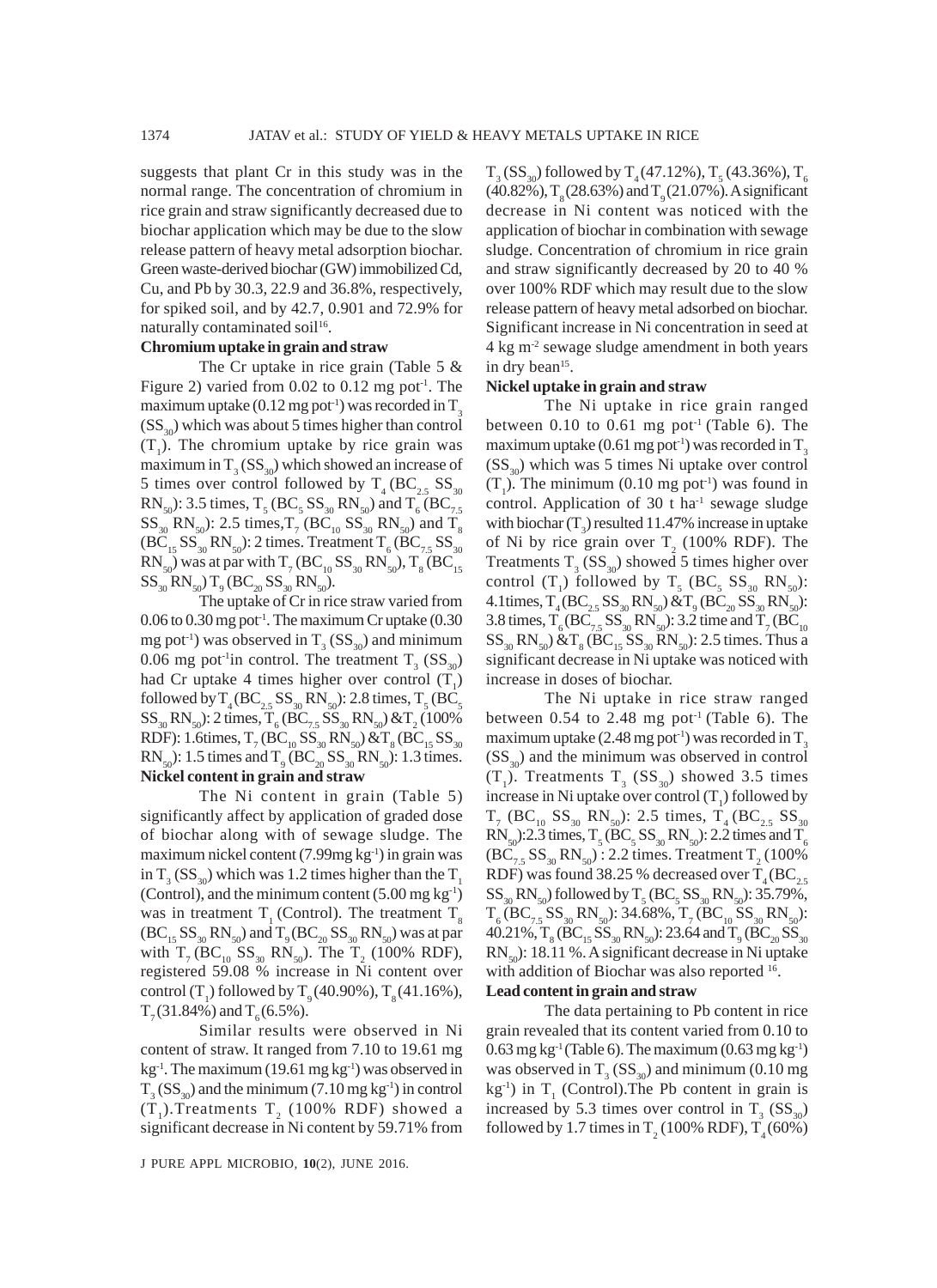and  $T_7$  (60%)  $T_6$  (40%),  $T_8$  (30%) and  $T_9$  (20%). The data pertaining to Pb content in rice straw also showed similar significant effect. Its content ranged from  $0.21$  to  $1.15$  mg kg<sup>-1</sup>(Table 6). The maximum of 1.15 mg kg<sup>-1</sup> was observed in  $T_3$  (SS<sub>30</sub>) and the minimum  $0.21$  mg kg<sup>-1</sup> in T<sub>9</sub> (0.21mg kg<sup>-1</sup>) followed by  $T_{8}$  (0.23 mgkg<sup>-1</sup>),  $T_{7}$  (0.27 mg kg<sup>-1</sup>),  $T_{6}$  $(0.30 \,\text{mg}\,\text{kg}^{-1})$  and  $\text{T}_5(0.37 \,\text{mg}\,\text{kg}^{-1})$ . Chicken manurederived biochar (CM) dramatically reduced NH<sub>4</sub>NO<sub>3</sub> extractable Cd and Pb concentrations from 0.95 and 11.3 mg kg<sup>-1</sup> to 0.11 (88.4%) and 0.73  $(93.5\%)$  mg kg<sup>"1</sup>, respectively<sup>16</sup>.

# **Lead uptake in grain and straw**

The uptake of Pb was very less in rice straw (Table 6) as well as grain. The uptake of Pb in straw and grain was increased with application of sewage sludge. The minimum Pb uptake by grain was 0.01 mg kg <sup>-1</sup> in all treatment except  $\mathrm{T}_2$  (100% RDF),  $T_3$  (SS<sub>30</sub>) treatment and maximum uptake of lead was found in  $T_3$  (SS<sub>30</sub>) 0.03 mg kg <sup>-1</sup> followed by  $T_2(100\% \text{ RDF}) 0.02 \text{ mg} \text{ kg}^{-1}$ . The Pb uptake in rice straw ranged between 0.03 to 0.14 mg pot<sup>-1</sup>. The maximum value for uptake  $(0.14 \text{ mg pot}^{-1})$  was recorded from  $T_3$  (SS<sub>30</sub>) and the minimum 0.03 mg kg<sup>-1</sup> was observed in control  $(T_1)$  as well as also  $\mathrm{in} \mathrm{T}_7(\mathrm{BC}_{10}\,\mathrm{SS}_{30}\,\mathrm{RN}_{50}), \mathrm{T}_{8}(\mathrm{BC}_{15}\,\mathrm{SS}_{30}\,\mathrm{RN}_{50})$  ,  $\mathrm{T}_{9}(\mathrm{BC}_{20})$  $SS_{30}$  RN<sub>50</sub>) due to the application of biochar. The treatment  $T_3$  (SS<sub>30</sub>) was increased Pb uptake by 50 % over  $T_2$  (100% RDF). Study clearly indicated that application of sewage sludge increased the concentration and uptake of heavy metal. However addition of biochar reduced its uptake. Edible part of wheat plants (grains) from test samples presented high concentration of Cd, Cr, Cu, Ni, Pb and Zn with the application of sewage sludge<sup>19</sup>.

Application of sewage sludge along with fertilizers also increased Ni, Cr, Cd and Pb content in rice straw and grain. There was about 7, 5, 5 and 10 times increase in Cd, Cr, Ni and Pb content, respectively, in rice grain and about 7, 3, 7 and 2 times increase in rice straw over control<sup>13</sup>. Sewage sludge amendment increased the content and uptake of Cd, Cr, Pb, Ni, and Zn in shoot. Some IBI5 members (Joshep) also reported the application of biochar reduce the heavy metal content in both shoot and root <sup>20</sup>.

# **Properties of post harvest soils Soil reaction (pH)**

The data pertaining to pH of the soil (Table 7) showed that it varied from 7.3 to 8.0. The

maximum pH 8.0 observed in treatments  $T_{9}$  (BC<sub>20</sub>  $SS_{30}RN_{50}$  and the minimum T<sub>1</sub> (Control) followed by  $T<sub>2</sub>$  (100% RDF). Application of fertilizer and sewage sludge resulted a decrease in  $pHT<sub>2</sub>(100%$ RDF) and  $T_3$  (SS<sub>30</sub>). The application of biochar did not show significant increase in pH. The maximum soil pH 8.0 was found in treatment  $T_{9}$  (BC<sub>20</sub> SS<sub>30</sub>  $\text{RN}_{50}$ ) followed by  $\text{T}_{7}(\text{BC}_{10} \text{SS}_{30} \text{RN}_{50})$ : 7.9,  $\text{T}_{8}(\text{BC}_{15}$  $SS_{30}$  RN<sub>50</sub>) & T<sub>6</sub> (BC<sub>7.5</sub> SS<sub>30</sub> RN<sub>50</sub>): 7.8 and T<sub>5</sub> (BC<sub>5</sub>  $SS_{30} RN_{50}$ :7.7. It has been reported that chemical properties of biochar after addition in soil cause changes in pH, electrical conductivity (EC), cation exchange capacity (CEC) and nutrient levels $21, 22, 23$ , & 24 .

#### **Electrical conductivity (EC)**

There was significant increase in the EC of soil with application of biochar and sewage sludge was observed (Table 7) The EC of soil ranged between  $0.18$  to  $0.25$  dS m<sup>-1</sup>. The minimum of EC (0.18 dS m<sup>-1</sup>) was recorded in control (T<sub>1</sub>) and the maximum (0.25dS m<sup>-1</sup>) in treatment  $\rm T_7(BC_{10}SS_{30}$  $RN_{50}$ ) where biochar was applied along with sewage sludge. An increase in EC was found in  $T_7(BC_{10})$  $\text{SS}_{30} \text{RN}_{50}$ ) followed by  $\text{T}_{8} \text{ (BC}_{15} \text{SS}_{30} \text{ RN}_{50}$ ) and  $\text{T}_{6}$  $(BC_{7.5}SS_{30}RN_{50})$ ,  $T_5(BC_5SS_{30}RN_{50})$  and  $T_3(SS_{30})$ . Sewage sludge application Increase in EC was also reorted 14, 25 & 26.

# **Organic Carbon**

There was a significant increase in soil organic carbon content with application of biochar and sewage sludge (Table 7). The organic carbon content in soil ranged from 0.30 to 0.51 %. The minimum organic carbon content (0.30%) was observed in control  $(T_1)$  and the maximum (0.51 %) in  $T_{9}$  (BC<sub>20</sub> SS<sub>30</sub> RN<sub>50</sub>) which was 70% higher over control followed by T<sub>8</sub> (60%), T<sub>7</sub> (53.33%), T<sub>6</sub> (46.66%) and  $T_4(36.66\%)$ . The treatment  $T_2(100\%$ RDF), had 37.25 % lower organic carbon content to  $T_{9}$  (BC<sub>20</sub> SS<sub>30</sub> RN<sub>50</sub>) followed by T<sub>8</sub> (33.33%), T<sub>7</sub> (30.48%), and  $T_6$  (27.30 %)<sup>27 & 28</sup>.

# **DTPA extractable heavy metal in post-harvest soil**

The heavy metal Cd (Table 7 & figure 3) content of soil range from  $0.64$  to  $2.59$  mg kg<sup>-1</sup>. The minimum content  $(0.64 \text{ mg kg}^{-1})$  was recorded in treatment where sewage sludge was not applied. However, Maximum content  $(2.59mg \text{ kg}^{-1})$  was recorded in the treatment  $T_3$  (SS<sub>30</sub>) which showed 3 times increase in DTPA extractable Cd over control (0.64 mg kg<sup>-1</sup>). DTPA extractable Cr in soil ranged between  $0.15$  to  $1.0$  mg kg<sup>-1</sup>. The maximum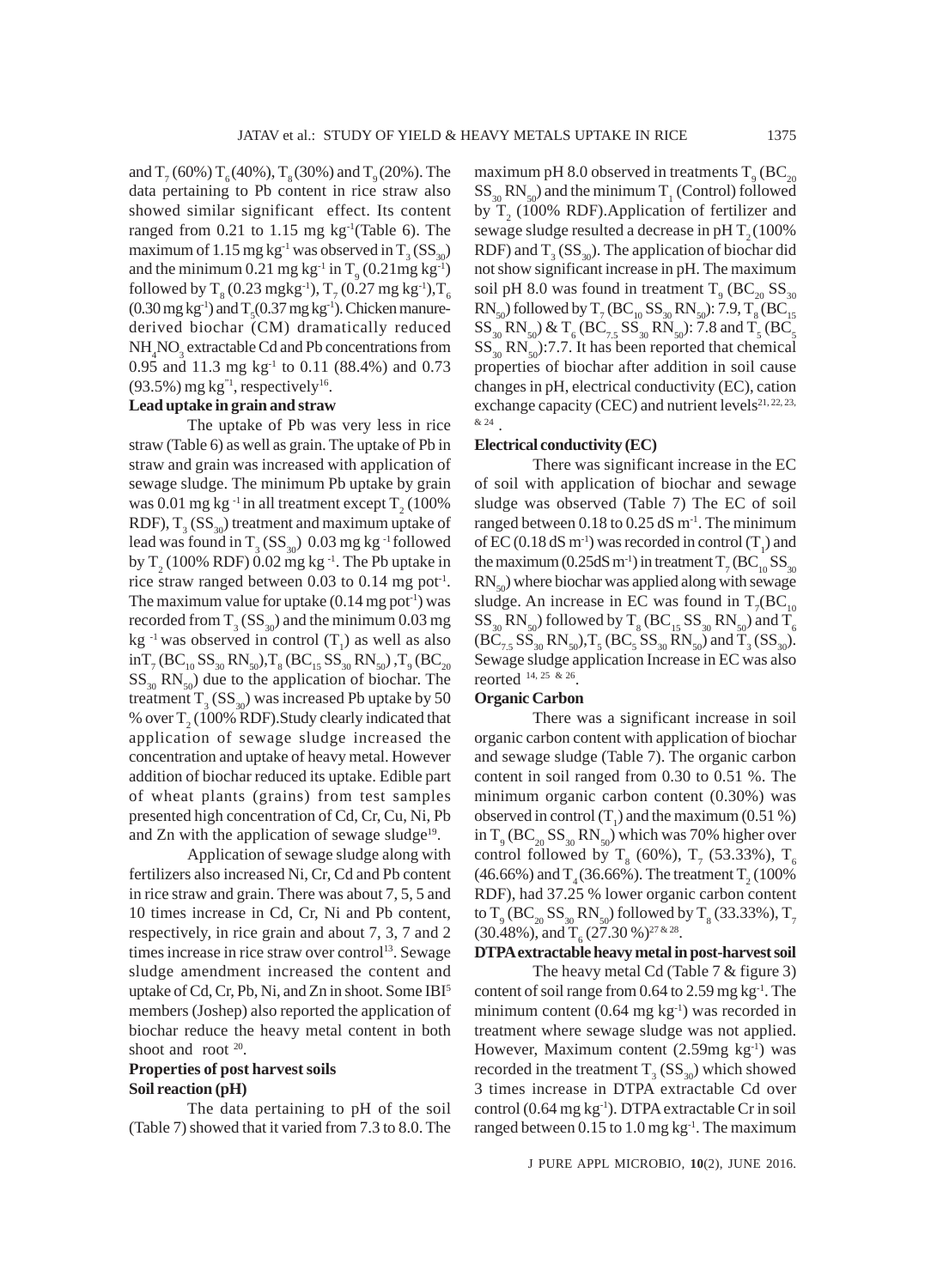$(1.0 \text{ mg kg}^{-1})$  was recorded in  $T_3$  (SS<sub>30</sub>) followed by  $T_{9}$  (0.84 mg kg<sup>-1</sup>), $T_{8}$  (0.72mg kg<sup>-1</sup>)  $T_{7}$  (0.60mg kg<sup>-1</sup> <sup>1</sup>). The maximum chromium content in  $T_3$  (SS<sub>30</sub>) was 5 times higher over control  $(T_1)$  followed by  $T_9$  $(4.6 \text{times}), T_{8}$  (3.8times),  $T_{7}$  (3.0times),  $T_{6}$  (2.4) times),  $T_5$  (2.1times) and  $T_4$  (1.5times). The concentrations obtained in this study were very low as compared to the maximum permissible limit of 25 mg kg-1 set for extractable Cr in soil by UK Department of Environment (Alloway and Ayers, 1997). The DTPA extractable Ni ranged between 1.80 to 5.19 mg kg<sup>-1</sup>. The maximum  $(5.19 \text{ mg kg}^{-1})$ was recorded in  $T_3$  (SS<sub>30</sub>) which showed about 3.5 times increase over control  $(1.80 \text{ mg kg}^{-1})$ . Application of 30  $t$  ha<sup>-1</sup> sewage sludge with no fertilizer and biochar had shown 1.8 times increase over control (5.78 mg kg<sup>-1</sup>) followed by  $T_{\text{9}}$  (BC<sub>20</sub>  $SS_{30}RN_{50}$ )1.3times. The treatment  $T_5(BC_5SS_{30}RN_{50})$ was statistically at par with  $T_4 (BC_{2.5} SS_{30} RN_{50})$ . The Ni concentration in soil was lower than maximum permissible limit of 20 mg kg $^{-1}$  for toxicity as suggested by UK Department of Environment (Alloway and Ayers, 1997). There was a significant increase in DTPA extractable Pb in soil with graded application of biochar and sewage sludge. The DTPA extractable Pb in soil varied between 0.19 to 2.04 mg kg<sup>-1</sup> with the maximum (2.04 mg kg<sup>-1</sup>) in  $T_3$  $(SS<sub>30</sub>)$  which was 9.7 times more over control (0.19) mg kg<sup>-1</sup>) followed by  $T<sub>9</sub>$  (5 times),  $T<sub>7</sub>$  (4.7 times), and  $T<sub>2</sub>$  (52.63%). The increasing levels of sewage sludge composts addition increased the extractable heavy metal status (Cd, Cr, Ni, and Pb) in the soil but did not increase to the toxic limits<sup>29</sup>.

## **CONCLUSION**

A significant increase in grain and straw yield of rice could be achieved by application of biochar and sewage sludge. Sole application of lower doses of biochar has no significant effect on grain yield of rice in alluvial soils of Varanasi. However, combined application of sewage sludge and biochar resulted in significant increase in yield. Among the various treatments, the highest grain yield was obtained with combined application of  $20$  t ha<sup>-1</sup> biochar and  $30$  t ha<sup>-1</sup> sewage sludge, which was 2.8 times higher over control  $(T_1)$  and 8.5% higher over 100% RDF. Biochar application increased the grain yield of rice, soil organic carbon content with a significant sorption of heavy metals

J PURE APPL MICROBIO*,* **10**(2), JUNE 2016.

in biochar reduced the uptake of heavy metals by rice.

#### **ACKNOWLEDGEMENTS**

The author is thankful to BSER Ajmer and Ministry of Human Resource Development, Government of India for providing Central Sector Scholarship for M. Sc (Ag.) studies.

## **REFERENCES**

- 1. Anonymous (2012-13) Agriculture statistics at a glance. Department of Agriculture and Cooperation, Ministry of Agriculture, Government of India, New Delhi.
- 2. Bijay-Singh (2002) Soil Pollution and its control. In Fundamentals of Soil Science, *Indian Society of Soil Science* Publ. Indian Agricultural Research Institute, New Delhi, pp. 499-514.
- 3. Juwarkar, A.S., Asha Deshbratar, P.B. and Bal, A.S. (1997) Exploitation of nutrient potential of sewage sludge through land application, RAPA, Asian Experience in Integrated Plant Nutrition, Report of the *Expert Counsultation of the Asian Network on Bio and Organic Fertilizer*.
- 4. Tisdale, S.L., Nelson, W.L., Beaton, J.D. and Hevlin, J.L. (1993) Soil fertility and fertilizer. 5th ed. *Macmillian Publishing Co. New York* .
- 5. International Biochar Initiative http:// www.biochar-international.org Organization of academic, commercial, banking, NGO, and government representatives aiming to further the use of biochar in sustainable agriculture. Westerville, OH 43081United States.
- 6. Jha, Pramod, B., A.K., Lakaria, B.L. and Subba Rao, A. Biochar in agriculture - prospects and related Implications. *Current Science*, 2010; **99**: 1218-1225.
- 7. Lehmann, J. Bioenergy in the black. *Frontiers in Ecology and Environment*, 2007; **5**:38-387.
- 8. Walkley, A. and Black, C.A. Estimation of organic carbon by chromic acid and titration method. *Soil Science*, 1934; **37**: 28-29.
- 9. Lindsay, W.L. and Norwell, W.A. Development of DTPA soil test for Zn, Iron, Manganese and Copper. *Soil Science Society of America Journal,* 1978; **42**: 421-428.
- 10. Srivastava, P.C., Singh, A.P., Kumar, S., Ramachandran, V., Manoj Shrivastava and D'souza, S.F. Comparative study of a Znenriched post-methanation bio-sludge and Zn sulfate as Zn sources for a rice-wheat crop